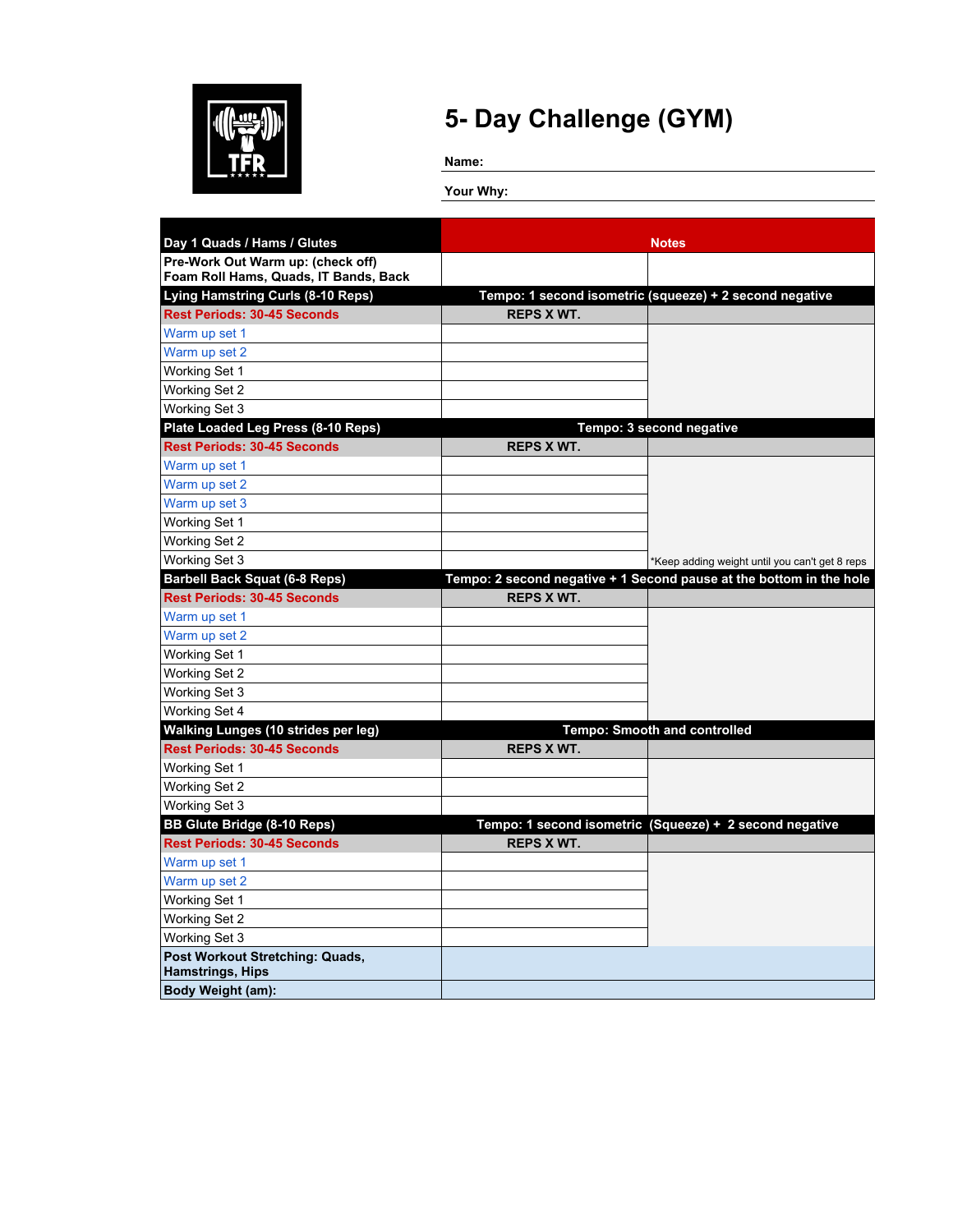

**Name:**

| Day 2 At Home (10-15 minutes core) |                                   | <b>Notes</b>                         |
|------------------------------------|-----------------------------------|--------------------------------------|
|                                    |                                   |                                      |
| <b>Planks</b>                      |                                   |                                      |
| <b>Rest Periods: 30-60 Seconds</b> | <b>Time</b>                       |                                      |
| Working Set 1                      |                                   |                                      |
| Working Set 2                      |                                   |                                      |
| Working Set 3                      |                                   |                                      |
| V-Up Sit Ups 12-15 Reps            |                                   |                                      |
| <b>Rest Periods: 30-60 Seconds</b> | <b>Reps</b>                       |                                      |
| Working Set 1                      |                                   |                                      |
| <b>Working Set 2</b>               |                                   |                                      |
| Working Set 3                      |                                   |                                      |
| Working Set 4                      |                                   |                                      |
| Glute Bridge 12-15 Reps            |                                   | Tempo: 3 second Hold At The Top      |
| <b>Rest Periods: 30-60 Seconds</b> | <b>REPS X WT.</b>                 |                                      |
| Warm up set 1                      |                                   |                                      |
| Warm up set 2                      |                                   |                                      |
| Warm up set 3                      |                                   |                                      |
| Working Set 1                      |                                   |                                      |
| Working Set 2                      |                                   |                                      |
| Working Set 3                      |                                   |                                      |
|                                    |                                   | Fast paced walk 3-4mph on treadmill, |
| <b>Active Recovery Cardio:</b>     | 20 min Low Intensity Steady state | outside, bike, elliptical, etc       |
| Body Weight (am):                  |                                   |                                      |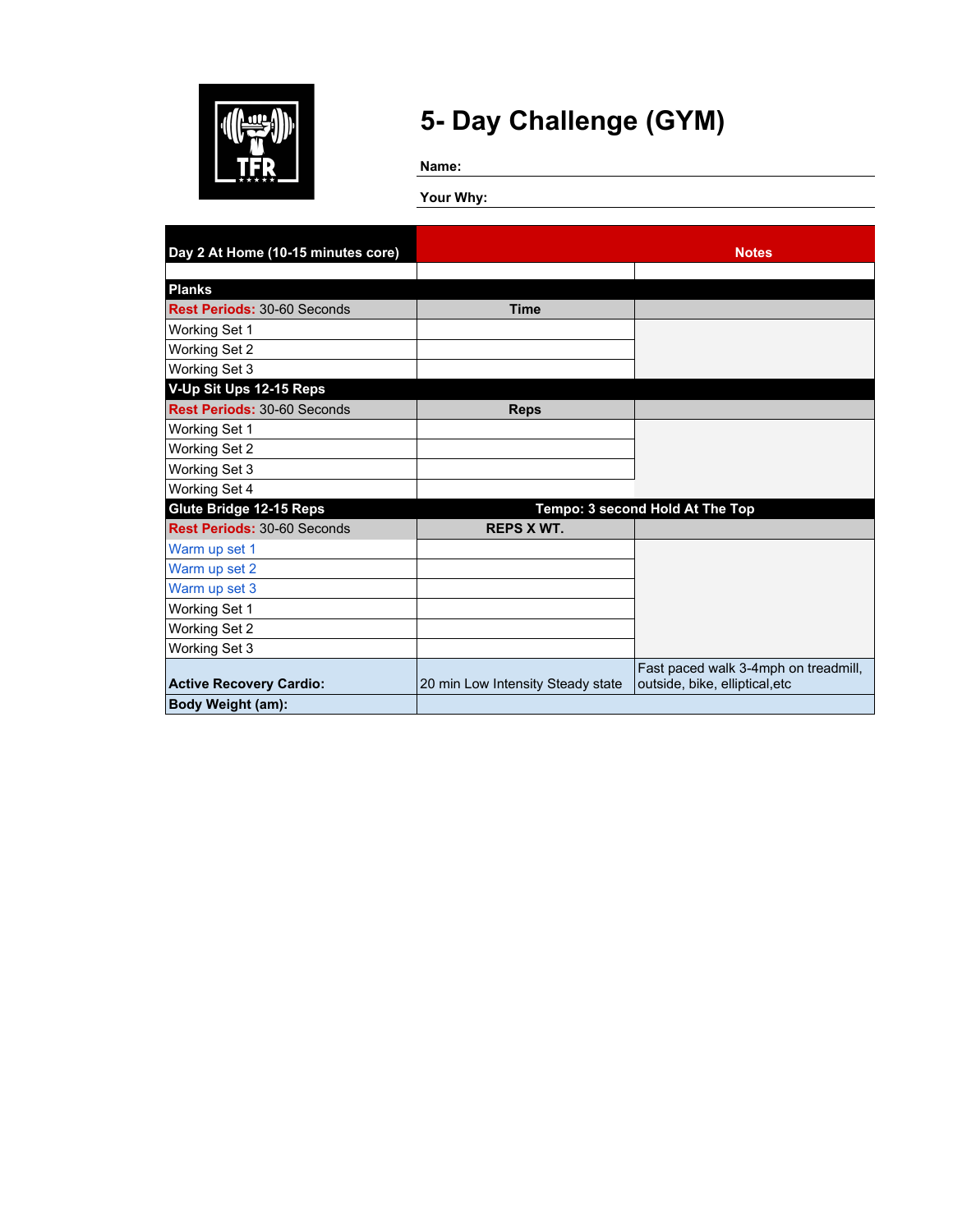

**Name:**

| Day 3 Push                            |                   | <b>Notes</b>                                                                          |
|---------------------------------------|-------------------|---------------------------------------------------------------------------------------|
| Pre-Work Out Warm up: (check off)     |                   |                                                                                       |
| <b>Banded External Rotation</b>       |                   |                                                                                       |
| Pec Deck Fly (12-15 reps)             |                   | Tempo: 1 second isometric (squeeze) + 2 second negative                               |
| <b>Rest Periods: 30-45 Seconds</b>    | <b>REPS X WT.</b> |                                                                                       |
| Warm up set 1                         |                   |                                                                                       |
| Warm up set 2                         |                   |                                                                                       |
| Working Set 1                         |                   |                                                                                       |
| Working Set 2                         |                   |                                                                                       |
| Working Set 3                         |                   |                                                                                       |
| Shallow Incline DB Press (8-10 reps)  |                   | Tempo: 1 second isometric (squeeze) + 2 second negative                               |
| <b>Rest Periods: 30-45 Seconds</b>    | <b>REPS X WT.</b> |                                                                                       |
| Warm up set 1                         |                   |                                                                                       |
| Warm up set 2                         |                   |                                                                                       |
| Warm up set 3                         |                   |                                                                                       |
| Working Set 1                         |                   |                                                                                       |
| Working Set 2                         |                   |                                                                                       |
| Working Set 3                         |                   |                                                                                       |
| Working Set 4                         |                   |                                                                                       |
| Flat Bench Press (6-8 reps)           |                   | Tempo: 2 second negative + 1 Second pause at the bottom                               |
| <b>Rest Periods: 30-45 Seconds</b>    | <b>REPS X WT.</b> |                                                                                       |
| Warm up set 1                         |                   |                                                                                       |
| Warm up set 2                         |                   |                                                                                       |
| Working Set 1                         |                   |                                                                                       |
| Working Set 2                         |                   |                                                                                       |
| Working Set 3                         |                   |                                                                                       |
| Working Set 4                         |                   |                                                                                       |
| Rope Press Down (12-15 Reps)          |                   | <b>Tempo: Smooth and controlled</b>                                                   |
| <b>Rest Periods: 30-45 Seconds</b>    | <b>REPS X WT.</b> |                                                                                       |
| Warm up set 1                         |                   |                                                                                       |
| Warm up set 2                         |                   |                                                                                       |
| Working Set 1                         |                   |                                                                                       |
| <b>Working Set 2</b>                  |                   |                                                                                       |
| Working Set 3                         |                   | on working set 4 do your reps, rest 15*<br>seconds, and then squeeze out as many more |
| Working Set 4                         |                   | reps as possible in good form                                                         |
| Seated DB Lateral Raises (12-15 Reps) |                   | <b>Tempo: Smooth and controlled</b>                                                   |
| <b>Rest Periods: 30-45 Seconds</b>    | <b>REPS X WT.</b> |                                                                                       |
| Warm up set 1                         |                   |                                                                                       |
| Warm up set 2                         |                   |                                                                                       |
| Working Set 1                         |                   |                                                                                       |
| Working Set 2                         |                   |                                                                                       |
| Working Set 3                         |                   |                                                                                       |
| <b>Post Workout Stretching: Chest</b> |                   |                                                                                       |
| Body Weight (am):                     |                   |                                                                                       |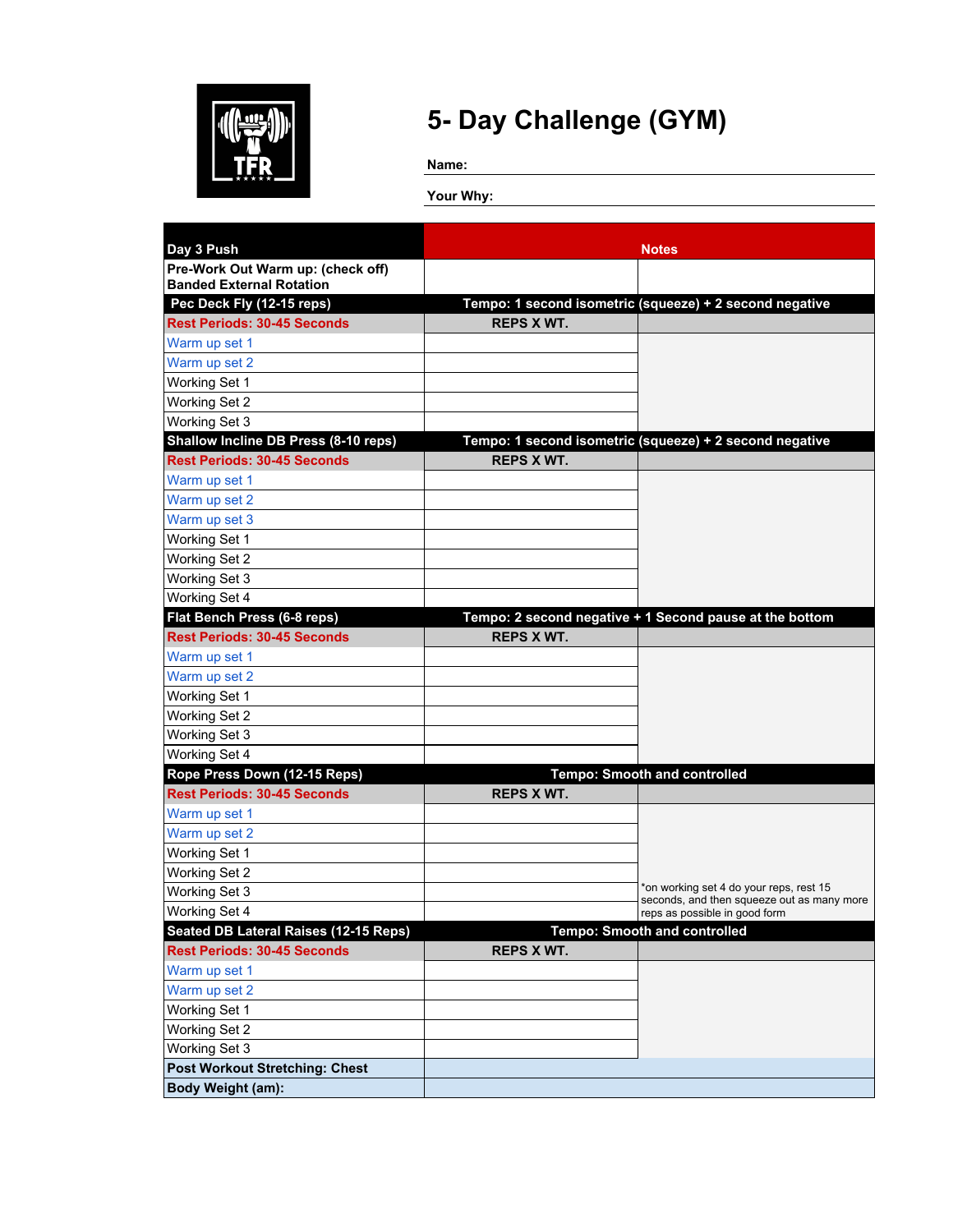

**Name:**

| Day 4 At Home (10-15 minutes core) |                                   | <b>Notes</b>                         |
|------------------------------------|-----------------------------------|--------------------------------------|
|                                    |                                   |                                      |
| <b>Planks</b>                      |                                   |                                      |
| <b>Rest Periods: 30-60 Seconds</b> | <b>Time</b>                       |                                      |
| Working Set 1                      |                                   |                                      |
| <b>Working Set 2</b>               |                                   |                                      |
| Working Set 3                      |                                   |                                      |
| V-Up Sit Ups 12-15 Reps            |                                   |                                      |
| <b>Rest Periods: 30-60 Seconds</b> | <b>Reps</b>                       |                                      |
| Working Set 1                      |                                   |                                      |
| Working Set 2                      |                                   |                                      |
| Working Set 3                      |                                   |                                      |
| Working Set 4                      |                                   |                                      |
| Glute Bridge 12-15 Reps            |                                   | Tempo: 3 second Hold At The Top      |
| <b>Rest Periods: 30-60 Seconds</b> | <b>REPS X WT.</b>                 |                                      |
| Warm up set 1                      |                                   |                                      |
| Warm up set 2                      |                                   |                                      |
| Warm up set 3                      |                                   |                                      |
| Working Set 1                      |                                   |                                      |
| Working Set 2                      |                                   |                                      |
| Working Set 3                      |                                   |                                      |
|                                    |                                   | Fast paced walk 3-4mph on treadmill, |
| <b>Active Recovery Cardio:</b>     | 20 min Low Intensity Steady state | outside, bike, elliptical, etc       |
| Body Weight (am):                  |                                   |                                      |